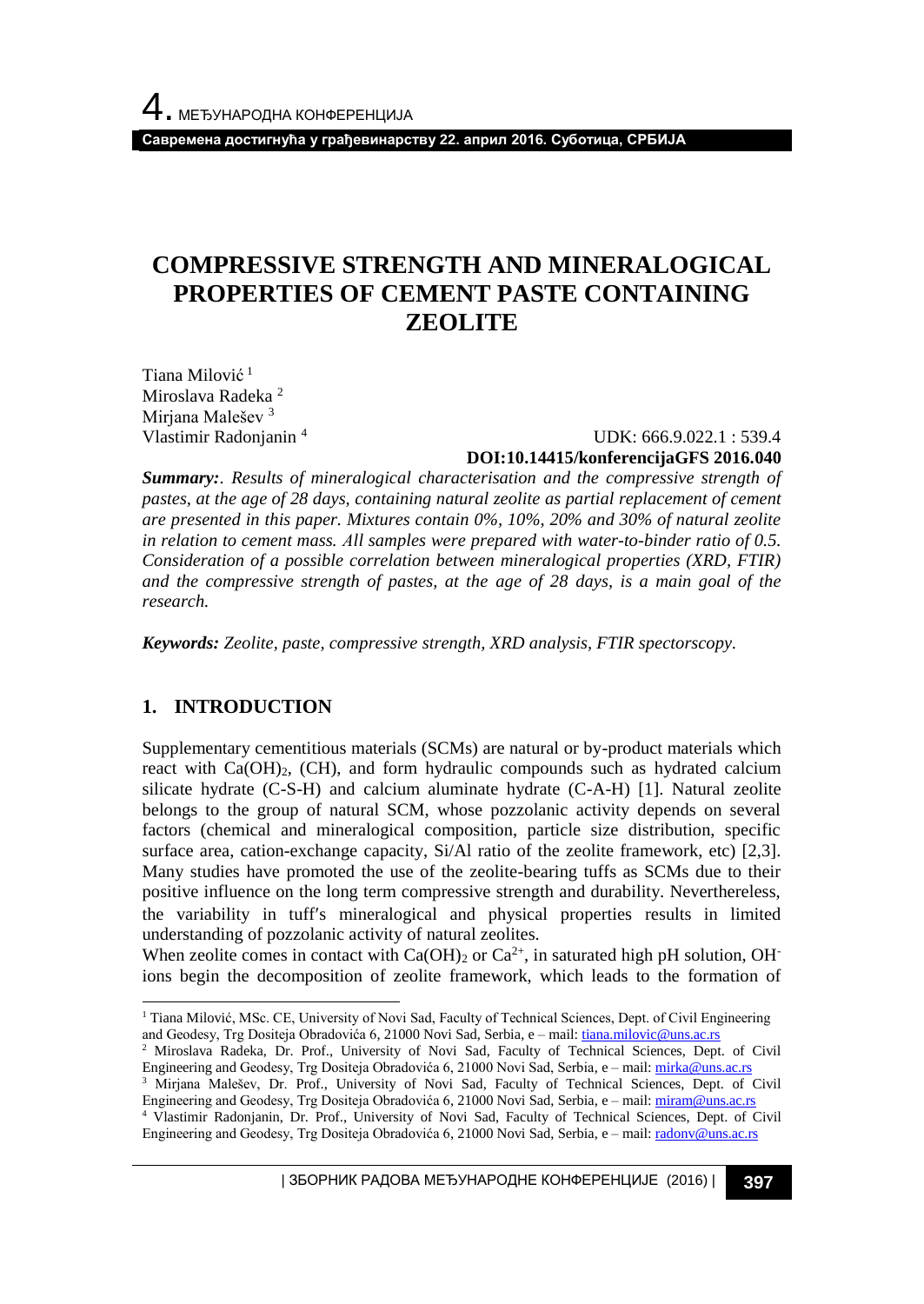## $4<sup>th</sup>$ INTERNATIONAL CONFERENCE

#### **Contemporary achievements in civil engineering 22. April 2016. Subotica, SERBIA**

[SiO(OH)<sub>3</sub>] and [AlO(OH)<sub>4</sub>] groups. Those depolymerized species further enter the solution, react with  $Ca^{2+}$  and form C-S-H, C-A-H and C-A-S-H gels and AFm type calcium aluminate hydrates [3]. When the zeolite as SCMs is in question, C-A-S-H phase is of particular interest. The incorporation of Al into the C-S-H phase has great influence on mechanical properties and durability.

The experiments have been conducted to determine the effects of substituting cement with 0%, 10%, 20% and 30% natural zeolite per mass on the compressive strength and mineralogical properties of cement pastes.

In this paper, only the results of samples tested after 28 days of curing (research plan includes also the examinations after 60, 90, 180 and 365 days) are presented.

## **2. MATERIALS**

The materials used in this study have been natural zeolite (particle diameter less than 125 m) from the quarry from Igroš (Brus, Serbia) and Portland cement, CEM I 42.5 (Lafarge, Beočin, Serbia) which meets criteria of standard SRPS EN 197-1.

The chemical composition of natural zeolite is shown in Table 1. Ration Si/Al affects the stability of zeolite structure and in this case its value is 4.95 [2].

| Chemical composition of natural zeolite from Igros [%] |             |      |     |      |      |      |      |      |                 |  |                                                                                                                                                    |                 |
|--------------------------------------------------------|-------------|------|-----|------|------|------|------|------|-----------------|--|----------------------------------------------------------------------------------------------------------------------------------------------------|-----------------|
|                                                        |             |      |     |      |      |      |      |      |                 |  | $\rm SiO_2$ $\rm Al_2O_3$ FeO $\rm Fe_2O_3$ CaO $\rm MgO$ TiO <sub>2</sub> Na <sub>2</sub> O $\rm K_2O$ P <sub>2</sub> O <sub>5</sub> L.I.* L.H.** | SO <sub>3</sub> |
|                                                        | 62.30 12.59 | 0.23 | .20 | 4.80 | 1.94 | 0.22 | 0.70 | 0.63 | $0.016$   11.06 |  | 4.59                                                                                                                                               |                 |
| * Loss on ignition                                     |             |      |     |      |      |      |      |      |                 |  |                                                                                                                                                    |                 |
| ** Loss by heating                                     |             |      |     |      |      |      |      |      |                 |  |                                                                                                                                                    |                 |

*Table 1- Chemical composition of natural zeolite [2]*

The mixtures of Portland cement, combining 0%, 10%, 20% and 30% per mass of natural zeolite (samples are referred as C, CZ10, CZ20 and CZ30 respectively) have been used for pastes preparation (Tab. 2). Water/binder ratio (W/B=0.5) has been retained for all samples. The dimensions of paste samples have been 1x1x6 cm.

| Mix proportions    |      |      |                  |      |  |  |  |
|--------------------|------|------|------------------|------|--|--|--|
|                    |      | CZ10 | CZ20             | CZ30 |  |  |  |
| <b>CEM I 42.5</b>  | 450g | 405g | 360 <sub>g</sub> | 315g |  |  |  |
| Natural zeolite    |      | 45g  | 90g              | 135g |  |  |  |
| Deionized<br>water | 225g | 225g | 225g             | 225g |  |  |  |
| w/b ratio          |      |      |                  |      |  |  |  |

*Table 2- Mix proportions for cement and cement-zeolite pastes*

## **3. METHODS**

**Mineralogical characterisation** –via XRD analyses and FTIR spectroscopy

The XRD patterns have been acquired on Philips X-ray powder diffractometer type PW-1710 using copper anticathode with  $CuKa=1.54128\text{\AA}$  and graphite monochromator. Powder XRD analyses have been performed in the  $2\theta$ <sup>(o</sup>) angle range from 5<sup>o</sup> to 50<sup>o</sup> with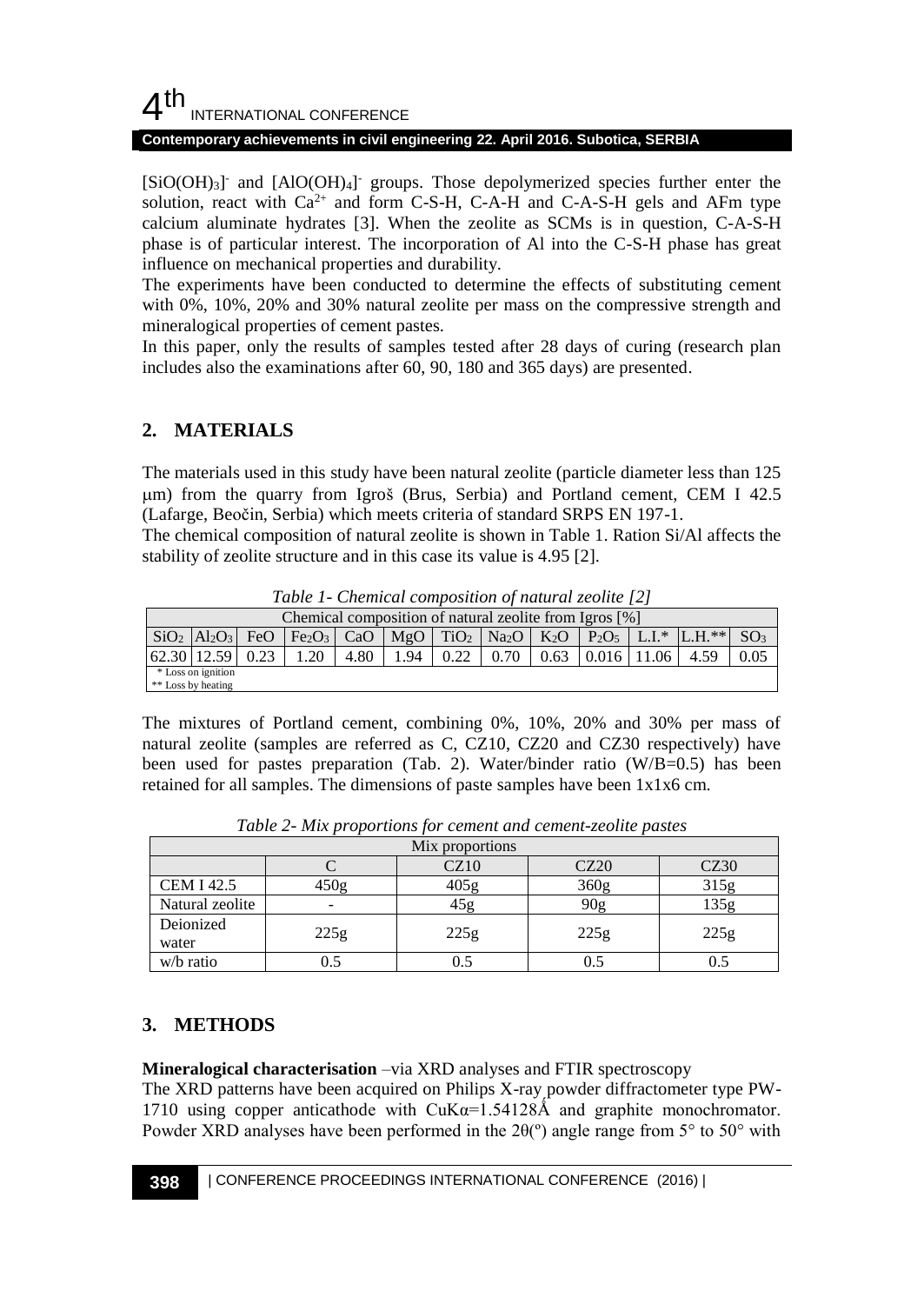# 4. МЕЂУНАРОДНА КОНФЕРЕНЦИЈА **Савремена достигнућа у грађевинарству 22. април 2016. Суботица, СРБИЈА**

a 0.02° step in experiments. The identification of the existing mineral phases has been acquired by comparing interpolate distances (d) and relative intensities (I) with literature data, or the appropriate card from the JCPDS files.

Fourier Transform Infra-Red (FTIR) analyses have been carried out using Thermo-Nicolet Nexus 670 FTIR spectrometer. For each measurement 32 scans and 32 background have been recorded with a resolution of 4.0 cm<sup>-1</sup>. The spectra of all investigated samples have been measured using the KBr pellet technique. One of the advantages of using FTIR spectroscopy is a possibility to study the vibrational properties of amorphous as well as crystalline samples [4].

**Compressive strength** – The mechanical performance of the pastes has been estimated by measuring the compressive strength of samples (10 samples per mixture). All samples have been cured in accordance with standard SRPS EN196-1 [5], except for the condition related to the quality of curing water (deionized water have been used instead of tap water).

## **4. RESULTS AND DISCUSSION**

### **Mineralogical characterisation**

The main objective of this study is analyses of hydration products of paste made with and without zeolite as SCM, after 28 days of curing. The hydration process is very complex and mostly related to the structure and the amount of calcium silicate hydrate  $(C-S-H)$  gel.

Two methods have been used in order to achieve this goal: XRD and FTIR spectroscopy. XRD analysis is more convenient for the characterisation of compounds with crystal form, while FTIR spectroscopy is one of the most powerful techniques which is normally used for molecular characterization. It has turned out to be very useful to use it for characterisation of C-S-H, main hydration compound, with poor crystalline structure.

**The XRD analyses** of all samples (C, CZ10, CZ20 and CZ30) have shown the presence of different crystalline phases (Fig. 1). The most intensive peaks correspond to portlandite (calcium hydroxide-CH), ettringite, CSH (calcium silicate hydrate) and CAH (calcium aluminium hydrate) compounds, respectively.

CZ30 samples has had the lowest intensities of the peaks corresponding to portlandite. The characteristic peaks of clinoptilolite, the main component of zeolite, had not disappeared. Moreover, for CZ30 sample the intensities of the peaks corresponding to clinoptilolite have been a bit more pronounced than for samples CZ10 and CZ20. Usually a decrease in the intensity of CH-peaks in CZ30 sample indicates that pozzolanic reaction is more prominent. However, the presence of clinoptilolite implies that pozzolanic reaction is not the only reason for reduction in these peaks intensities.

**FTIR** analysis as a spectroscopic method has been used to study the chemistry of hydration process. In this paper, the comparison of spectra obtained for cement paste with spectra which have been obtained for cement pastes containing zeolite as SCM, has been performed.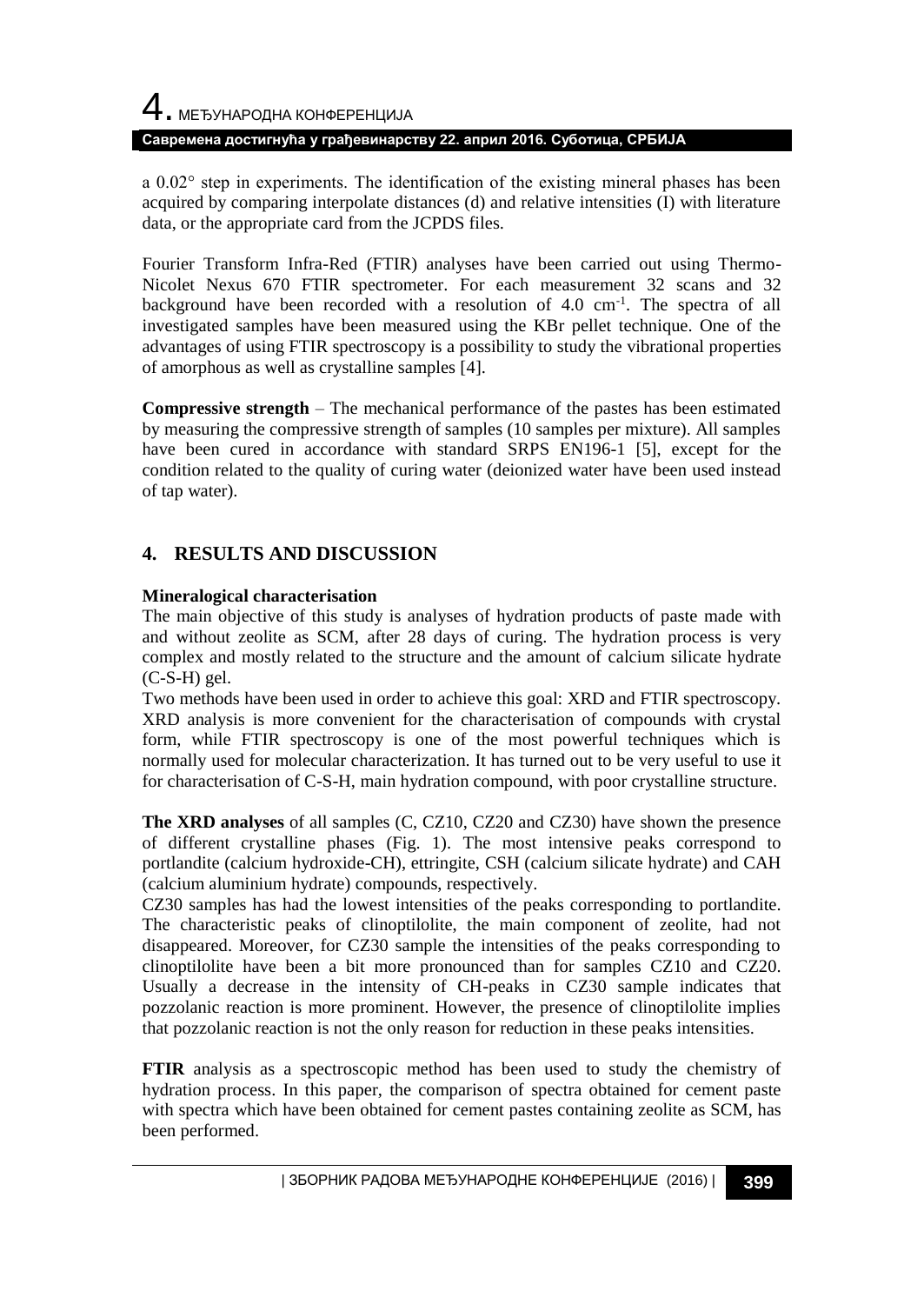## $4<sup>th</sup>$ INTERNATIONAL CONFERENCE

**Contemporary achievements in civil engineering 22. April 2016. Subotica, SERBIA**



*Figure 1- XRD patterns of the hardened cement paste and pastes of cement containing natural zeolite as SCM, after 28 days of hydration (P-portlandite, Et-ettringite, CSHcalcium silicate hydrate, CAH-calcium aluminium hydrate, Clp- clinoptilolite) [2]*

FTIR spectra for all paste samples are presented in Fig. 2.

*FTIR analysis of cement paste* has indicated the existence of mid –IR bands referred to the presence of several molecular groups. The band at 3640 cm<sup>-1</sup> is addressed to stretching vibrations of Ca-OH from portlandite. The presence of this compound has also been confirmed by XRD analysis. The band at  $\sim$ 3436 cm<sup>-1</sup> is assigned to hydrogen bonded OH species adsorbed on the surfaces of the tested samples and is assigned to  $\nu_1$ vibration of hydrogen bonded OH group in  $H_2O$ . In contrast to portlandite, carbonates have not been indentified by XRD but their presence have been indicated by FTIR. The bands at 1423cm<sup>-1</sup>, 875 cm<sup>-1</sup> and 712 cm<sup>-1</sup> point to its presence. This is probably caused by the reaction of atmosferic  $CO_2$  with calcium hydroxide (band at ~875 cm<sup>-1</sup>). This band corresponds to  $\boldsymbol{\nu}$  vibration mode of CO<sub>3</sub><sup>2</sup>. The peak at ~3436cm<sup>-1</sup> has been assigned to  $\nu_1$  vibration of hydrogen bonded OH group in H<sub>2</sub>O. The identification of ettringite is not an easy task due to overlapping of its main bands. Namely, the band at 1100 cm<sup>-1</sup> could be attributed to the presence of the  $SO_4^2$ -vibration which could be assigned to the ettringite mineral phase. Also the band at  $\sim$ 3436 cm<sup>-1</sup> denoted to hydrogen bonded OH group is characteristic of the water present in ettringite. The presence of ettringite has been confirmed by XRD. The absorption band at 1100 cm-1 and 1200 cm-1 have been allocated to sulfates. The sulfate compounds in portland cements are gypsum  $(CaSO_4·2H_2O)$ , hemyhydtrate  $(CaSO_4·0.5H_2O)$  and anhydrite (CaSO4). Calcium silicate hydrate presents the most important binding phase in hydrated portland cement. The main mid-IR bands for C-S-H gels appear at  $\sim$ 970 cm<sup>-1</sup> (denoted to Si-O stretching vibrations of  $Q^2$  tetrahedra), 660-670 cm<sup>-1</sup> (Si-O-Si bending vibration, which is influenced by Si-O-Si angle) and band at 450-500 cm<sup>-1</sup> (deformation of SiO<sub>4</sub>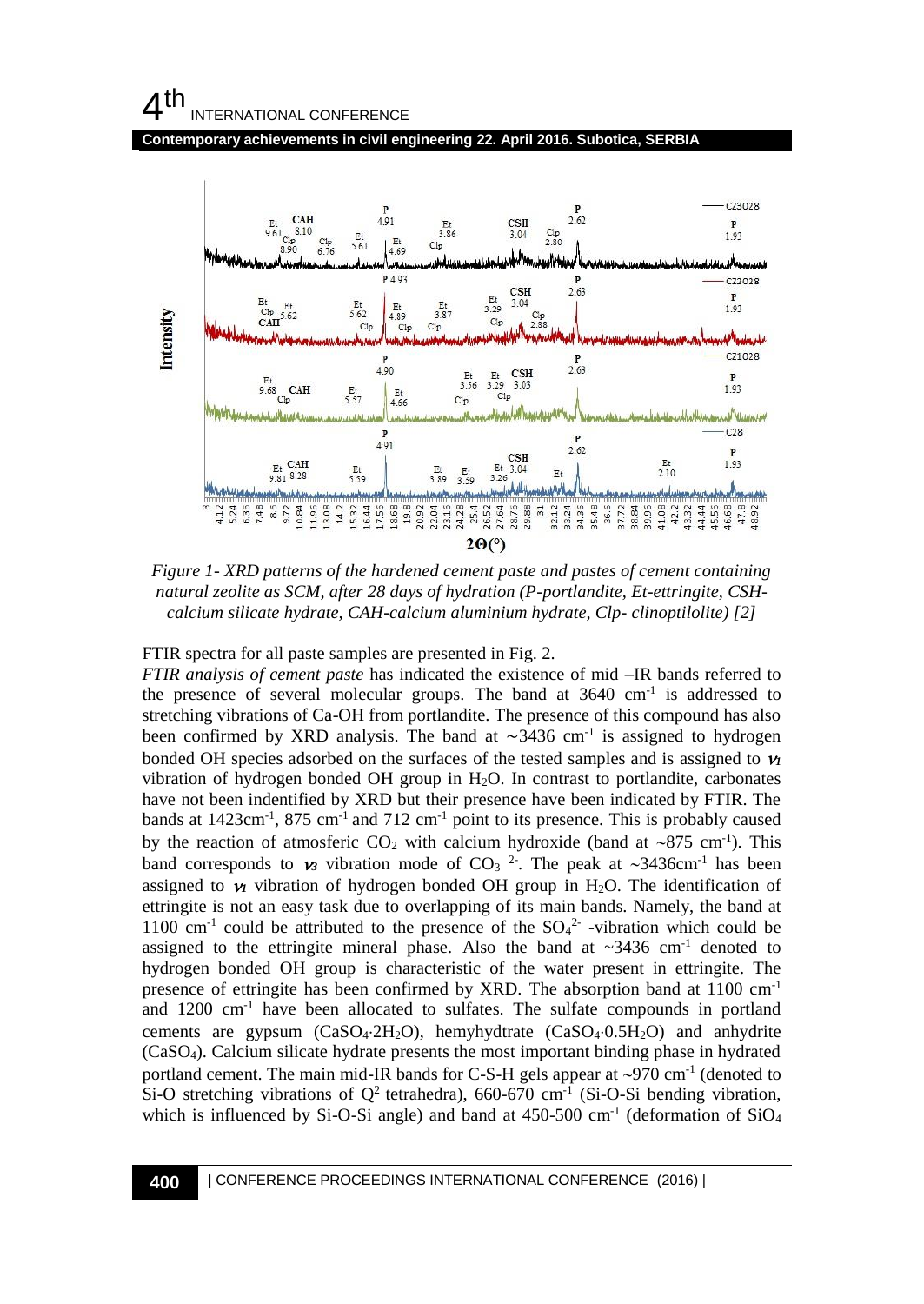# 4. МЕЂУНАРОДНА КОНФЕРЕНЦИЈА **Савремена достигнућа у грађевинарству 22. април 2016. Суботица, СРБИЈА**

tetrahedra). These bands could be changed in frequency and/or intensity with the change of Ca/Si ratio. Namely, with the increase of Ca/Si ratio, the wavenumber decrease indicating the depolimerization of the silicate chains  $[6]$ . In the case of cement paste the band at 992.44 cm-1 has been noticed, which indicates that there has been a decrease of Ca/Si ratio and an increase of polimerization of the silicate chains compared to the FTIR specta of cement-zeolite paste samples (Figure 2).



*Figure 2- FTIR spectra of pastes after 28 days of hydration*

*The analysis of spectra for other, cement-zeolite pastes* are also presented in Fig 2. The obtained data for these pastes are similar to the above presented ones for cement paste. Certain difference of the Si-O streching bend which was detected for cement paste has been noticed since it is shifted toward lower wavenumber values for CZ10, CZ20 and CZ30 pastes  $(974.05 \text{ cm}^{-1}, 981.09 \text{ cm}^{-1}, 990.05 \text{ cm}^{-1}, \text{ respectively})$ , which could be atributed to the increase of Ca/Si ratio. The largest shift of the mentioned Si-O streching band position has been found in the case of CZ10, suggesting that the zeolite phases decomposition has influenced the composition of C-S-H gel during hydration process.

The possible formation of amorphous C-A-S-H gel is difficult to distinguish from other species because of their unresolved bands (appearance of a shoulder at  $\sim$ 1200 cm<sup>-1</sup>).

Additionally, based on the results of the comparative analysis of the obtained FTIR spectra, it can be noticed that there has been a decrease in the intensity of peaks characteristic of the portlandite and sulphates with the increase of the proportion of zeolite.

**Compressive strength** - The average compressive strengths of cement pastes containing 0%, 10%, 20% and 30% of zeolite as SCM, at the age of 28 days, are shown in figure 3, and table 3. The strength values have also been expressed as relative percentages of the 28-day reference paste compressive strength. Due to the dissipation of the measurement results, the standard deviations have been determined (Tab. 3).

CZ20 has the highest value in comparison to the compressive strength value of reference paste (C), (12.40% greater than C). The paste CZ10 has had compressive strength value for 8.51% greater than C, while CZ30 has not exceed the value of C (12.66% smaller than C).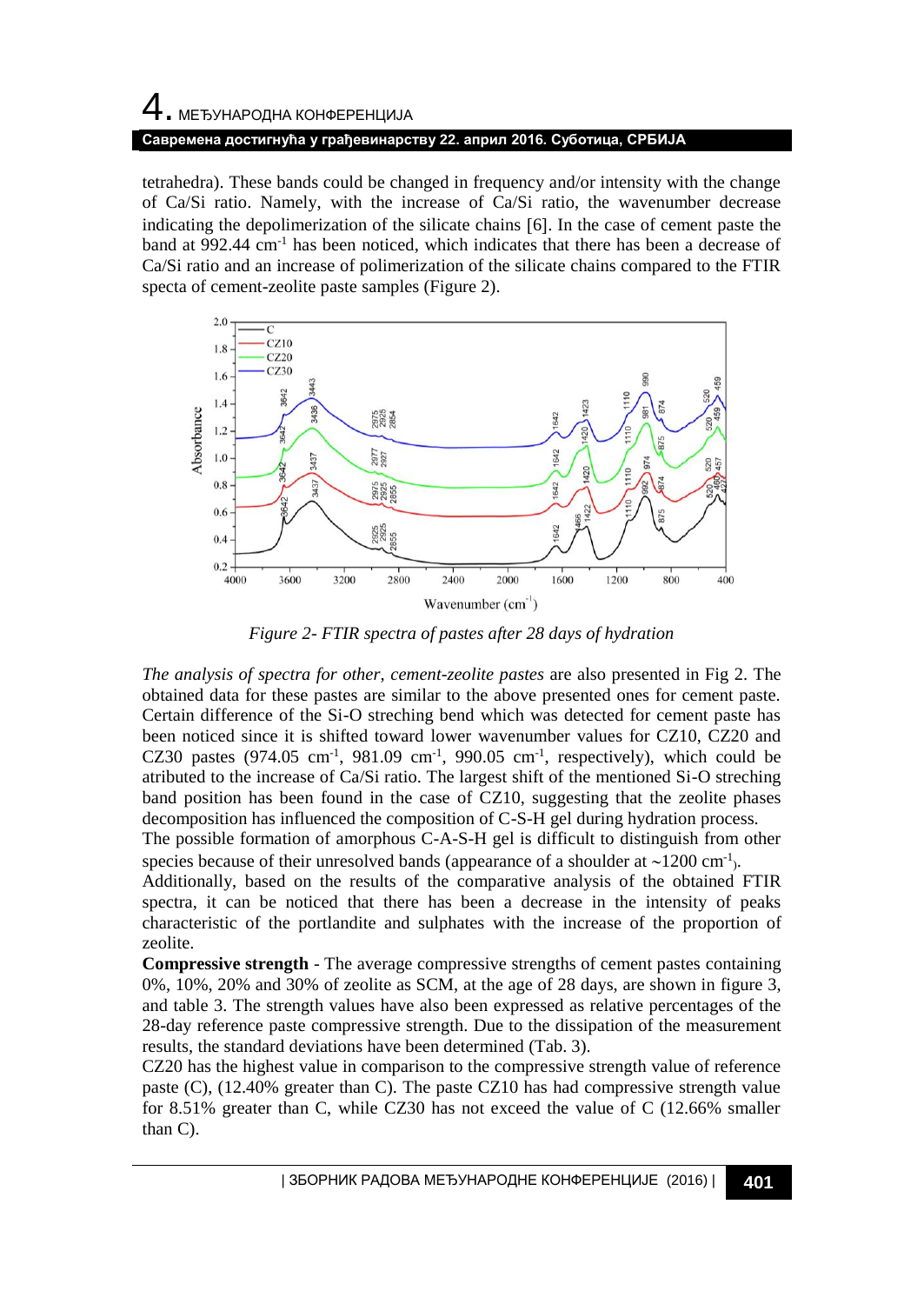## $4<sup>th</sup>$ INTERNATIONAL CONFERENCE

**Contemporary achievements in civil engineering 22. April 2016. Subotica, SERBIA**



*Figure 3- 28-day compressive strength of C, CZ10, CZ20 and CZ30 pastes*

*Table 3-28-day compressive strength* ( $f_{cm,28}$ ) *of cement and cement-zeolite pastes, the relation of compressive strength of cement-zeolite pastes and cement paste (* $\Delta f_{cm,28}$ *) and standard deviations (*σ*)*

| Paste type                 |             | CZ10    | CZ20        | CZ30        |  |  |  |  |
|----------------------------|-------------|---------|-------------|-------------|--|--|--|--|
| $f_{cm,28}$ [MPa]          | 34.821      | 37.783  | 39.137      | 30.411      |  |  |  |  |
| $\Delta f_{\rm cm,28}$ [%] | 100.00      | 108.51  | 112.40      | 87.34       |  |  |  |  |
| $\sigma$ [MPa]             | $\pm$ 5.211 | ± 7.288 | $\pm$ 5.523 | $\pm 6.832$ |  |  |  |  |

## **5. CONCLUSION**

The results obtained in this study for paste samples aged 28 days with binders comprising natural zeolite from Igroš, Serbia with 0%, 10%, 20% and 30% of cement per mass (samples C, CZ10, CZ20 and CZ30 respectively) allow the following conclusions:

- $\bullet$  the ratio of Si/Al is 4.95,
- XRD analyses have determined that the main components in all hydrated paste samples (C, CZ10, CZ20 and CZ30) are portlandite, ettringite, C-A-H and C-S-H compounds. A significant decrease in the intensity of  $Ca(OH)_2$  peaks in CZ30 sample indicates that the pozzolanic reaction has been rather prominent, but this has not been confirmed by the values of the compressive strength of these samples.
- the results of FTIR analysis have confirmed the results of XRD analyses, except in terms of CAH gel. Additionally, its results have indicated the presence of carbonates and the partly depolimerizied C-S-H gel in CZ10, CZ20 and CZ30 samples, in comparison to C sample.
- the value of compressive strength for samples CZ10 and CZ20 has exceeded the value of the referent sample, while the obtained value for the sample CZ30 has been 87 % of the referent one.